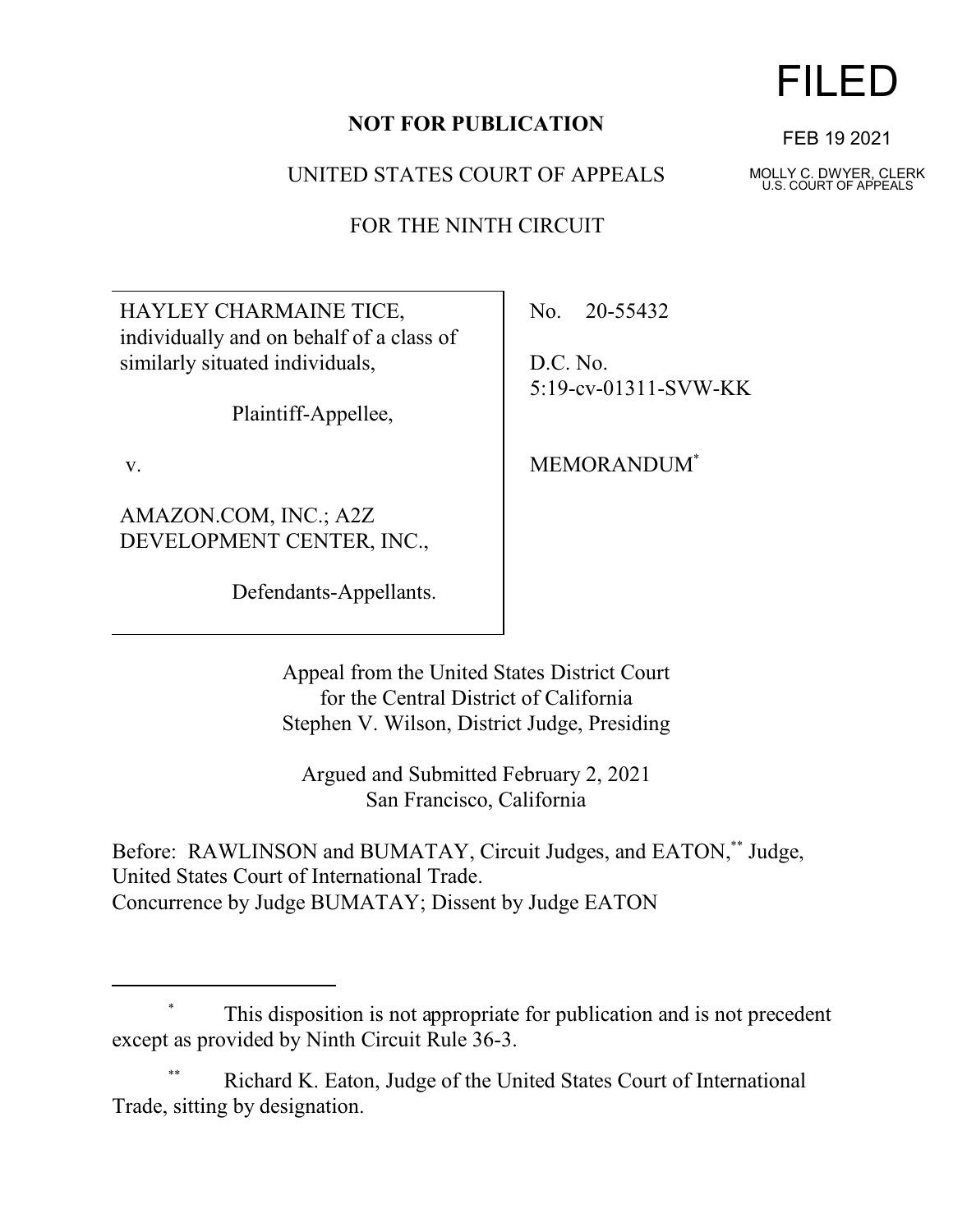(collectively, Amazon) appeal the district court's denial in part of their motion to compel arbitration. Appellee Hayley Charmaine Tice (Tice) filed a class action complaint alleging that she and other class members were injured because Amazon's voice-activated device, Alexa, recorded Tice's communications without

Appellants Amazon.com, Inc. and A2Z Development Center, Inc.

her consent. Tice alleged that Amazon violated the California Invasion of Privacy Act (CIPA) because it "creat[ed] permanent recordings of [Tice's] and the Class Members' voices and Alexa communications," and "intentionally and without the consent of all parties to a confidential communication used an electronic amplifying or recording device to record the confidential communication." Tice further alleged that Amazon invaded her privacy in violation of California law "[b]y using its Alexa devices to record, store, analyze, and use the voices and communications of [Tice] and the Members of the Class without their knowledge or consent."

Although not alleged as separate claims in Tice's complaint, the district court divided Tice's factual allegations into "three scenarios": (1) Tice's intentional use of Alexa devices, (2) background recordings that occurred when another user activated Alexa, and (3) "surreptitious recordings" when "Alexa sporadically record[ed] conversations without prompting and permission from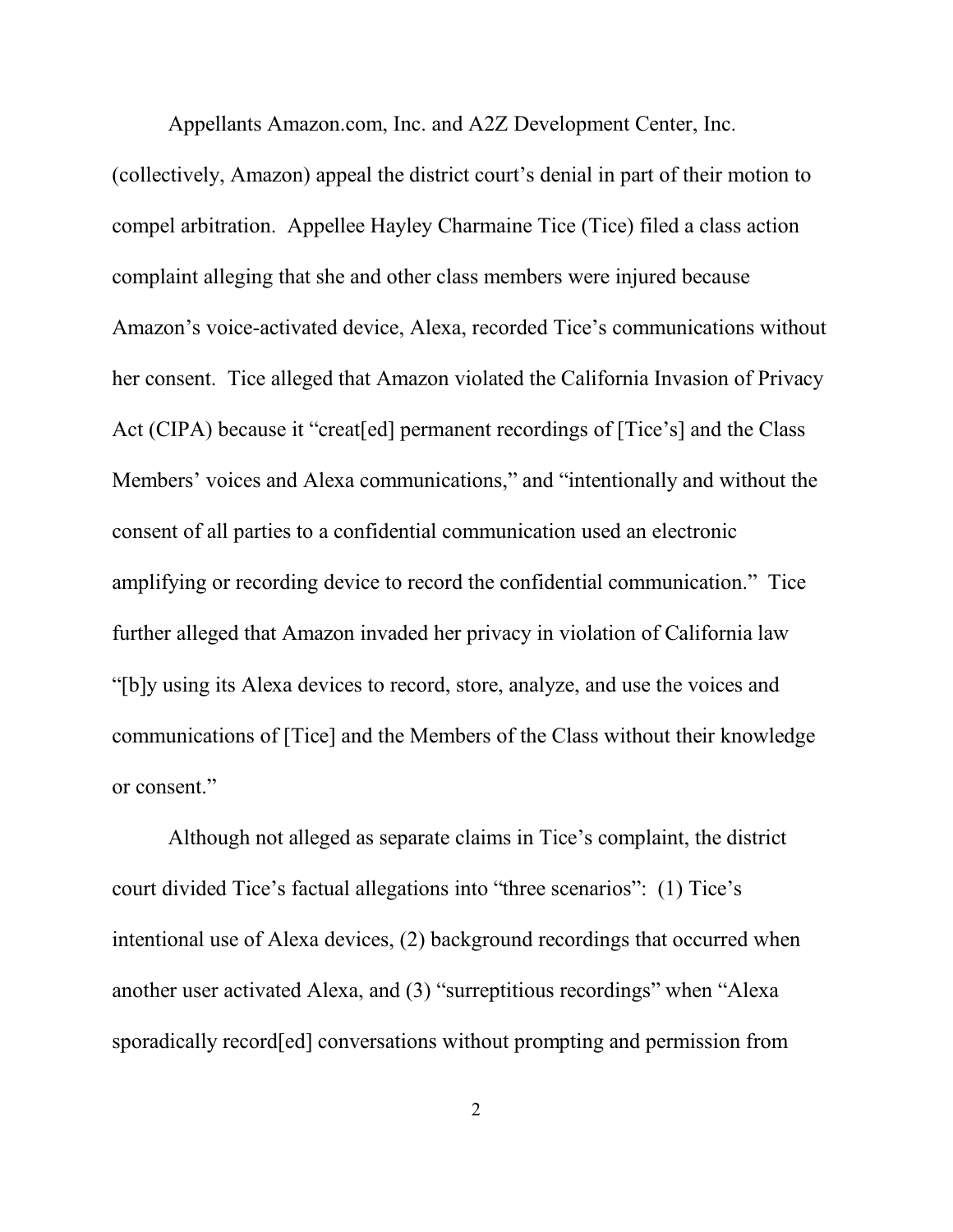anyone in the household." The district court concluded that Tice was required to submit her intentional use and background recording claims to arbitration, but her claim premised on "surreptitious recordings" was not subject to arbitration.

The district court erred in holding that Tice's "surreptitious recording" claim was not subject to arbitration. The district court determined that Amazon's terms of use and conditions of use "contain[ed] facially valid arbitration clauses," and recognized that incorporation of the American Arbitration Association (AAA) rules delegated to the arbitrator the determination of whether Tice's intentional use and background recording claims were covered by the agreement. The district court held that, because her husband agreed to the terms of use and conditions of use for Alexa, Tice was equitably estopped under California law from avoiding arbitration. After determining that Tice was compelled to arbitrate her other claims, the district court did not analyze whether the arbitration clauses similarly delegated the threshold question of the arbitrability of Tice's "surreptitious recording" claim. To the extent that the district court held that Tice's CIPA claim was not subject to arbitration because Amazon's conduct was purportedly "criminal in nature," this reasoning was erroneous. Tice alleged civil claims and sought civil remedies under the CIPA, and arbitrators are not precluded from considering whether such claims are subject to arbitration. *See Shearson/Am.*

3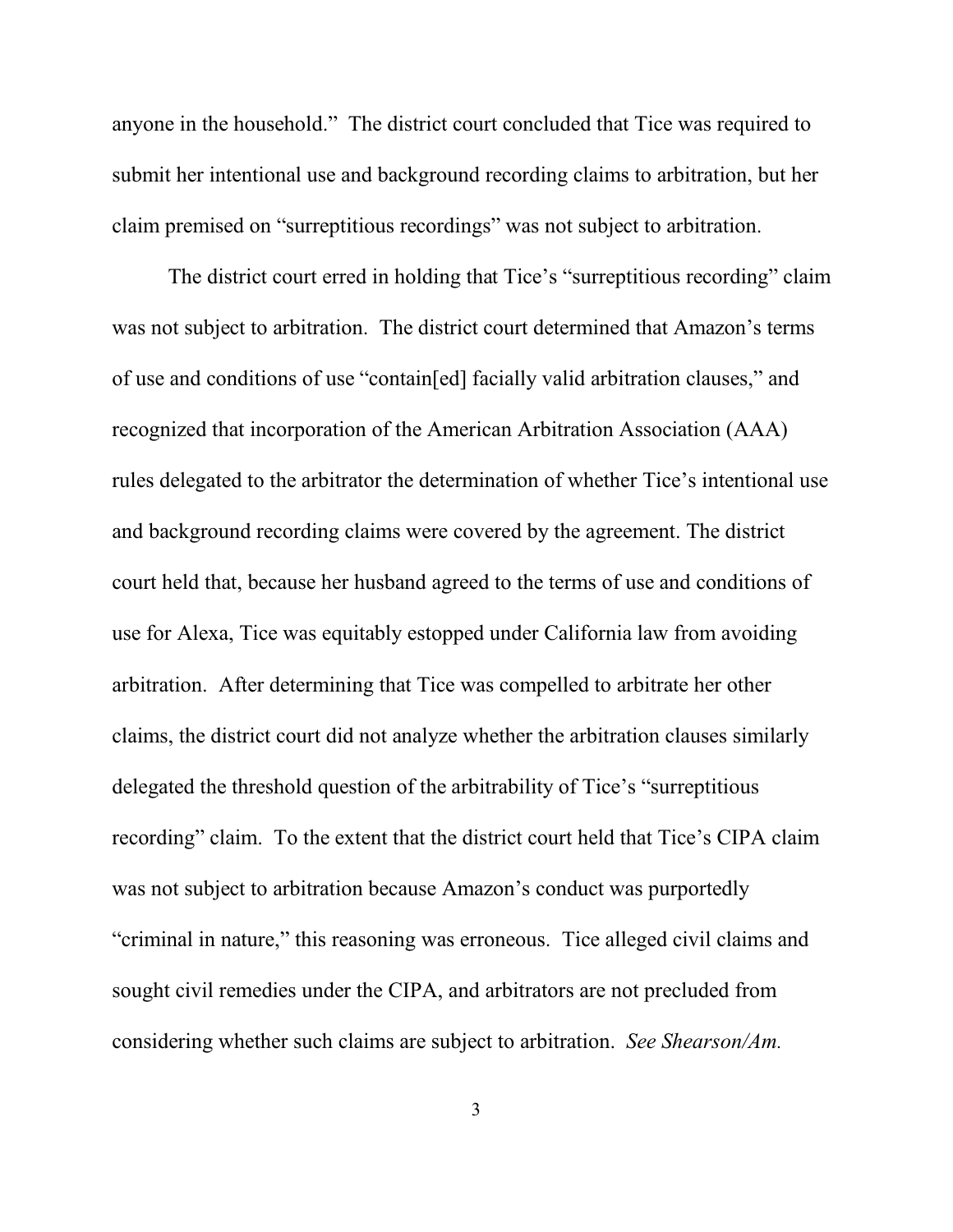*Express Inc. v. McMahon*, 482 U.S. 220, 239-40 (1987) (concluding that statutory criminal provisions "do not preclude arbitration of bona fide civil actions").

Finally, the district court narrowly construed the arbitration clauses as limited to Tice's "use" of the Alexa devices. However, the arbitration clauses apply to "*any dispute* or claim *relating in any way* to . . . use of any Amazon Service, or to *any products* or *services* sold or distributed by Amazon or through Amazon.com" and to "[a]ny dispute or claim arising from or *relating to* this Agreement or *Alexa*"). As a result, it is for the arbitrator to decide whether Tice's "surreptitious recording" claim is beyond the scope of any arbitration. *See Munro v. Univ. of S. Cal.*, 896 F.3d 1088, 1091 (9th Cir. 2018) (articulating that "any doubts concerning the scope of arbitrable issues should be resolved in favor of arbitration") (citation and alteration omitted).

#### **REVERSED and REMANDED.**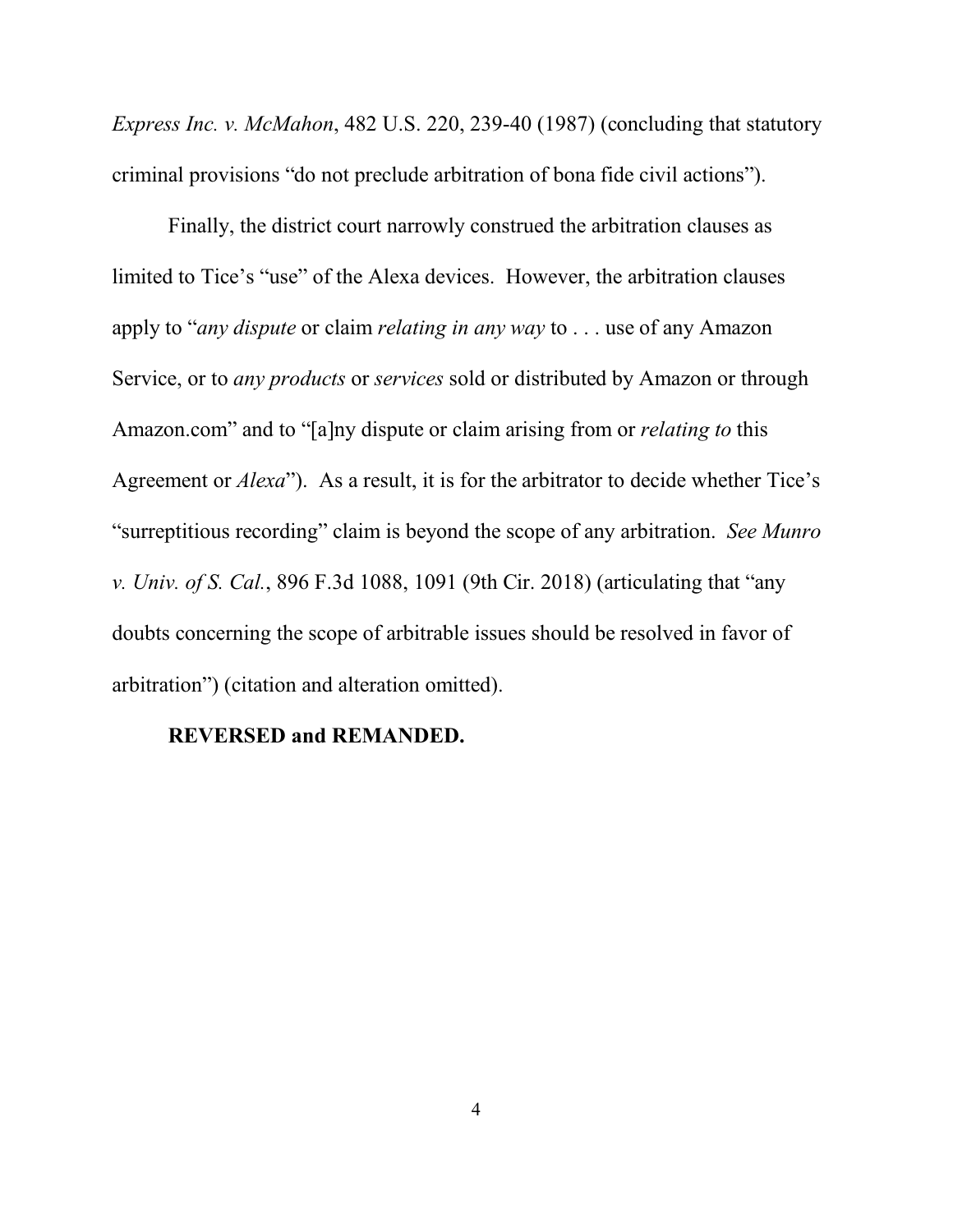## FILED

*Tice v. Amazon.com Inc.*, No. 20-55432 BUMATAY, Circuit Judge, concurring in the judgment:

FEB 19 2021 MOLLY C. DWYER, CLERK U.S. COURT OF APPEALS

I agree with Judge Rawlinson's well-reasoned decision. Nevertheless, I concur only in the judgment as I believe Tice's claim as it relates to "surreptitious recordings" suffers from a jurisdictional defect. Nowhere in her Complaint does she allege that she was recorded surreptitiously without her or someone else intentionally using Alexa. As a result, she hasn't alleged an injury-in-fact to assert an independent claim for "surreptitious recordings." *See Ctr. for Biological Diversity v. Bernhardt*, 946 F.3d 553, 560 (9th Cir. 2019) (holding that "[a] plaintiff must establish standing for every claim" under Article III). Accordingly, I concur in the judgment of the court only.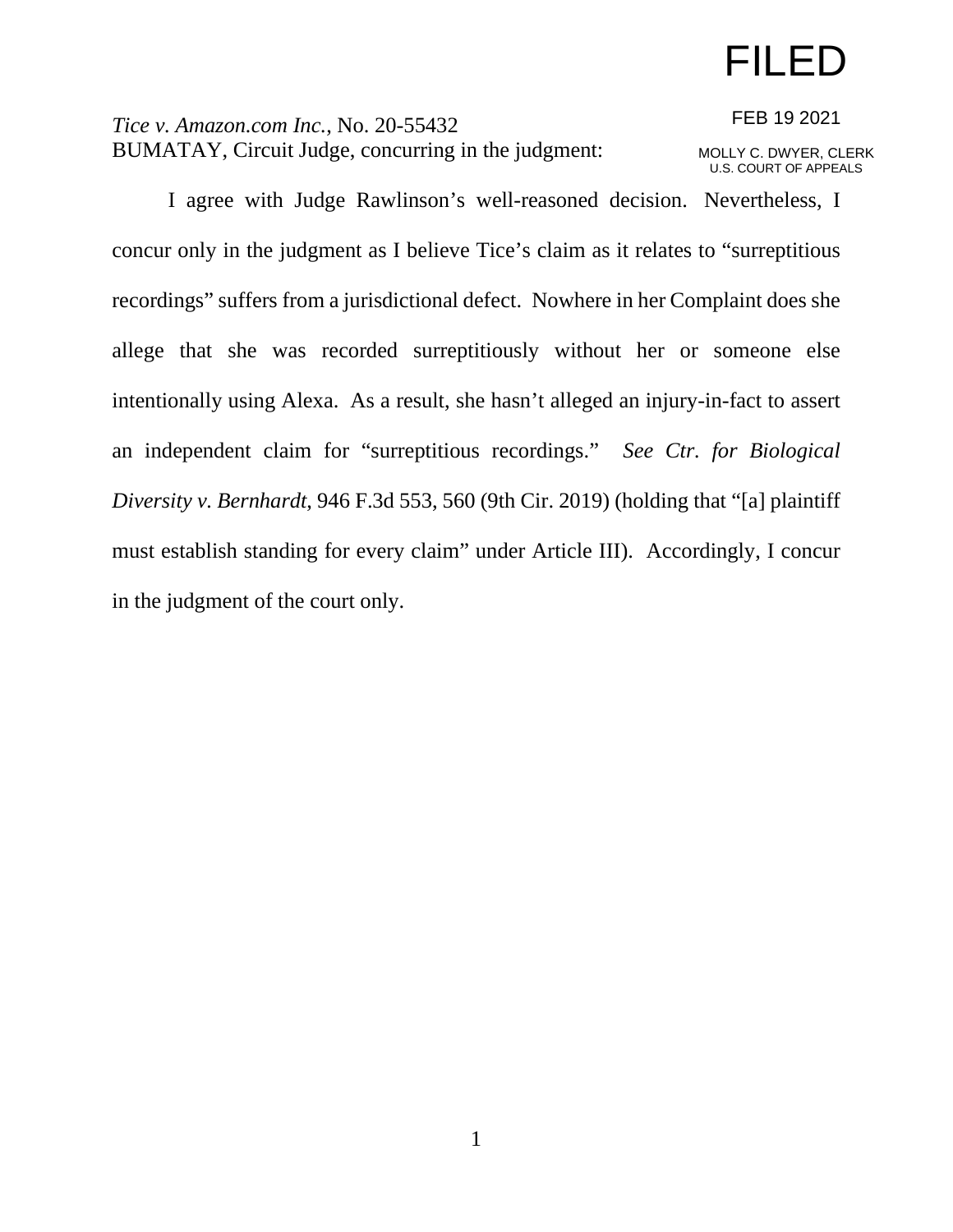# FILED

*Tice v. Amazon.com Inc.*, No. 20-55432 EATON, Judge, United States Court of International Trade, dissenting: Because no contract was formed, between Amazon and Plaintiff, requiring arbitration of the alleged claims for damages resulting from surreptitious recordings, I respectfully dissent. FEB 19 2021 MOLLY C. DWYER, CLERK U.S. COURT OF APPEALS

The only way in which Plaintiff, a non-signatory, could be bound to the Alexa Terms of Use would be under the theory of equitable estoppel. To comply with the Federal Arbitration Act, a District Court must determine (1) whether a valid agreement to arbitrate was formed between Plaintiff and Amazon, and (2) whether Plaintiff's claims were encompassed by the agreement. *See, e.g.*, *Knutson v. Sirius XM Radio Inc.*, 771 F.3d 559, 564-65 (9th Cir. 2014); *see also* 9 U.S.C. § 2. Merely because a valid agreement could be found between the actual signatory (Plaintiff's husband) and Amazon with respect to the subjects encompassed by some of Plaintiff's claims, it does not follow that the doctrine of equitable estoppel compels arbitration of all of her claims.

The claims arising from alleged surreptitious recordings result from the functioning of the Alexa device in ways that are not only unanticipated in the contract itself, but that Amazon insists did not even occur. That is, Plaintiff alleges that Alexa sometimes makes recordings, and conveys those recordings to Amazon for commercial use, when nobody has activated the device. Only a strained parsing of the contract could result in a finding that these claims resulted from a use of the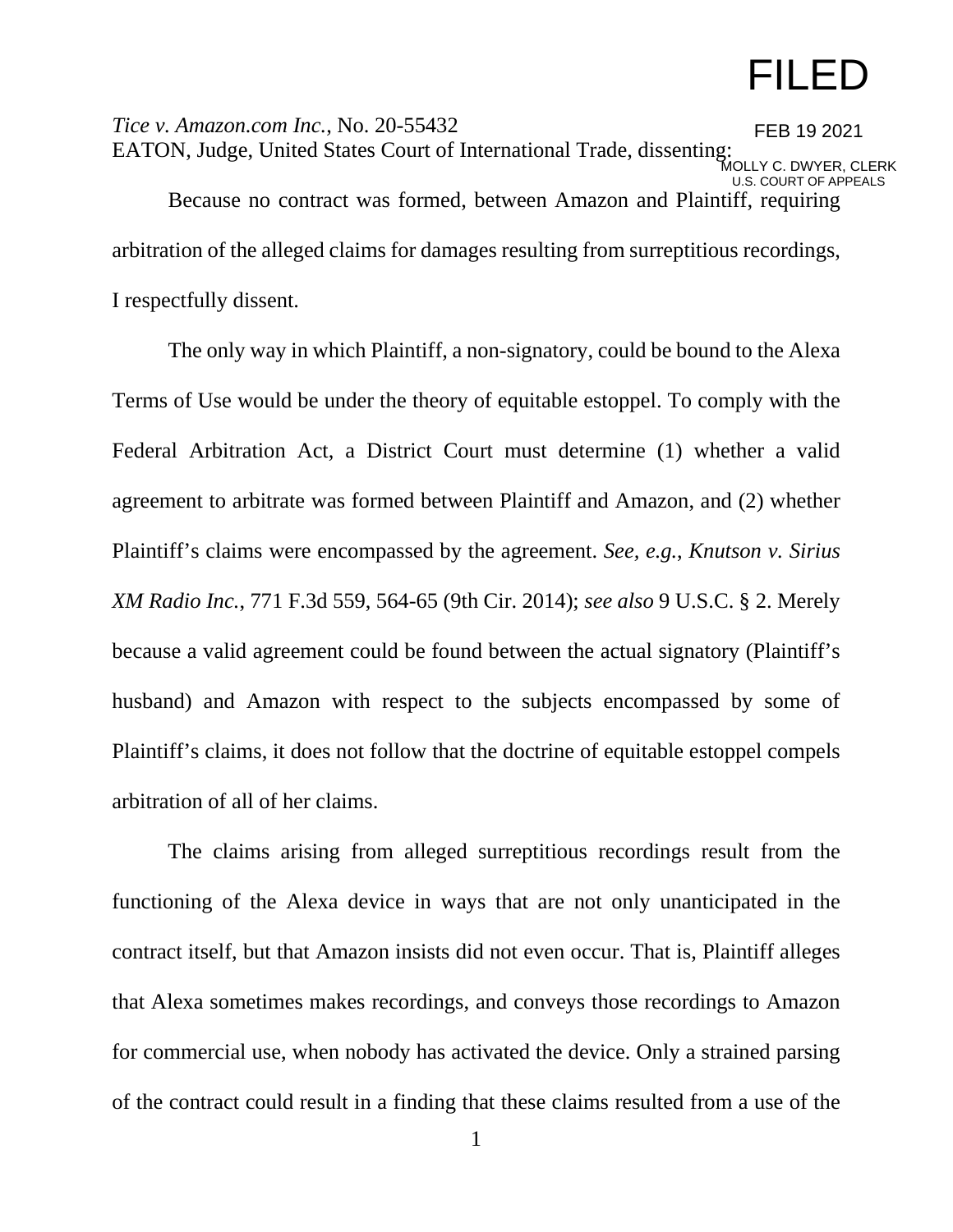Alexa device, or force a nonsignatory into arbitration to resolve them. As the District Court recognized, it would be inequitable to bind a non-signatory to limitless terms in an adhesion contract based solely on her marital relationship with the signatory. Equity requires more. Thus, even if a valid contract could be found between the nonsignatory Plaintiff and Amazon, Plaintiff's claims are not encompassed by that contract and need not be arbitrated. *See, e.g.*, *Namisnak v. Uber Techs., Inc.*, 971 F.3d 1088, 1095 (9th Cir. 2020) (citation omitted) (cleaned up) ("[W]here [Plaintiff's] allegations reveal no claim of any violation of any duty, obligation, term or condition imposed by the [contract] and there is no claim founded in or even tangentially related to any duty, obligation, term or condition imposed by the [contract] . . . the claims are fully viable without reference to the terms of [the contract] and equitable estoppel does not apply."); *see also* 9 U.S.C. § 2.

As to standing, the majority necessarily finds that there is no jurisdictional defect in Plaintiff's complaint. I agree. To establish injury in fact at the pleading stage, "both the trial and reviewing courts must accept as true all material allegations of the complaint and must construe the complaint in favor of the complaining party." *Maya v. Centex Corp.*, 658 F.3d 1060, 1068 (9th Cir. 2011) (quoting *Warth v. Seldin*, 422 U.S. 490, 501 (1975)). Here, the separation of the types of recording was a construction of the District Court, not Plaintiff. Plaintiff's complaint alleged that she and other class members were recorded without their knowledge or consent, an